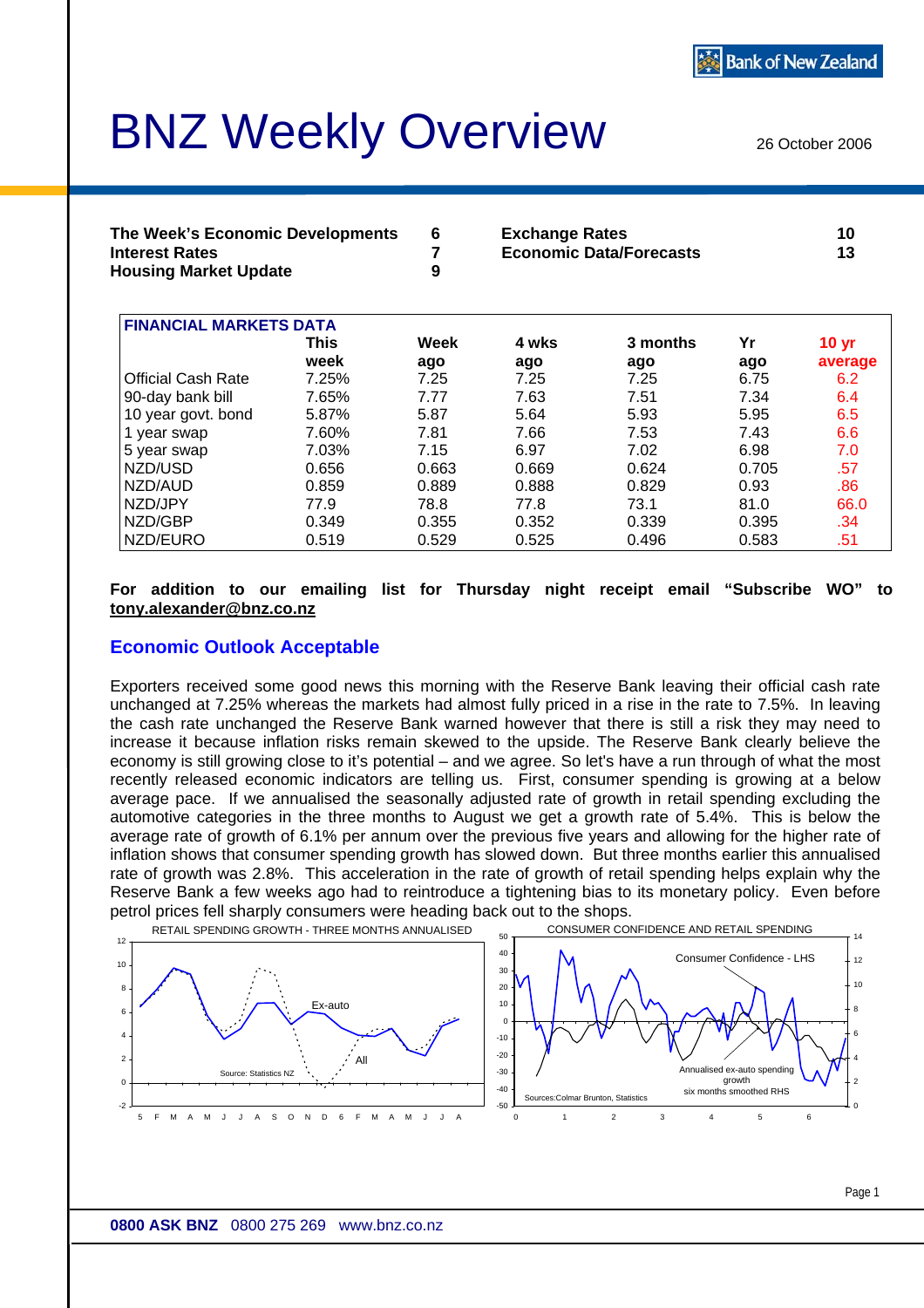In fact, to the extent that consumer confidence changes correlate with retail spending growth rate changes and they do - it looks like retailers will enjoy a reasonable Christmas period. Consumer confidence has improved over the past couple of months with the One News Colmar Brunton poll this week improving to a net 10% pessimistic about the economy over the coming year from 19% in September and 29% in August.

Having said all of this consumers are quite clearly pulling back quite strongly in one key area of spending motor vehicles. Car registrations during the September quarter were down by 19% from a year earlier.

In the housing market over the September quarter the number of dwelling sales was down from a year earlier by 3.6% and off 5.7% for the entire year. This is a very slow rate of decline in dwelling sales and could to some extent be driven by a shortage of properties going by the anecdotal feedback from real estate agents. This shortage scenario in fact is backed up by the average number of days taken to sell a dwelling in September being only four days longer than a year earlier. This was the same rate of decline as in July and August. But whereas in July the number of days taken to sell a dwelling was still 3.8% faster than the average for the July month over the past 10 years, in August this difference was a healthier five days and in September an even healthier 5.4 days. This development is shown in the second graph below by the blue bar extending further below the horizontal zero line.



Nevertheless, average dwelling sale prices rose at an annualised rate of 7% in the September quarter compared with 10.3% in the June quarter and 13.5% a year earlier. So house price inflation is slowing but at a very gradual pace. With regard to housing construction things have eased off from the peak of a couple of years ago with the 12 month total of dwelling consents in August standing at 25,728 compared with 33,251 in June 2004. But over the three months to August the seasonally adjusted number of dwelling consents issued was up by 5.3% from the three months to May indicating a small upturn in construction may be underway.



In the labour market things remain relatively firm. In seasonally adjusted terms job numbers increased by 21,000 over the June quarter with the unemployment rate falling from 3.9% to 3.6% and the participation rate rising from 68.5% to a record 68.8%. These numbers show the labour market to be still growing strongly and very tight. We think things are now easing slightly but maybe not by as much as recent redundancy announcements might suggest. The NZIER's Quarterly Survey of Business Opinion for the

Page 2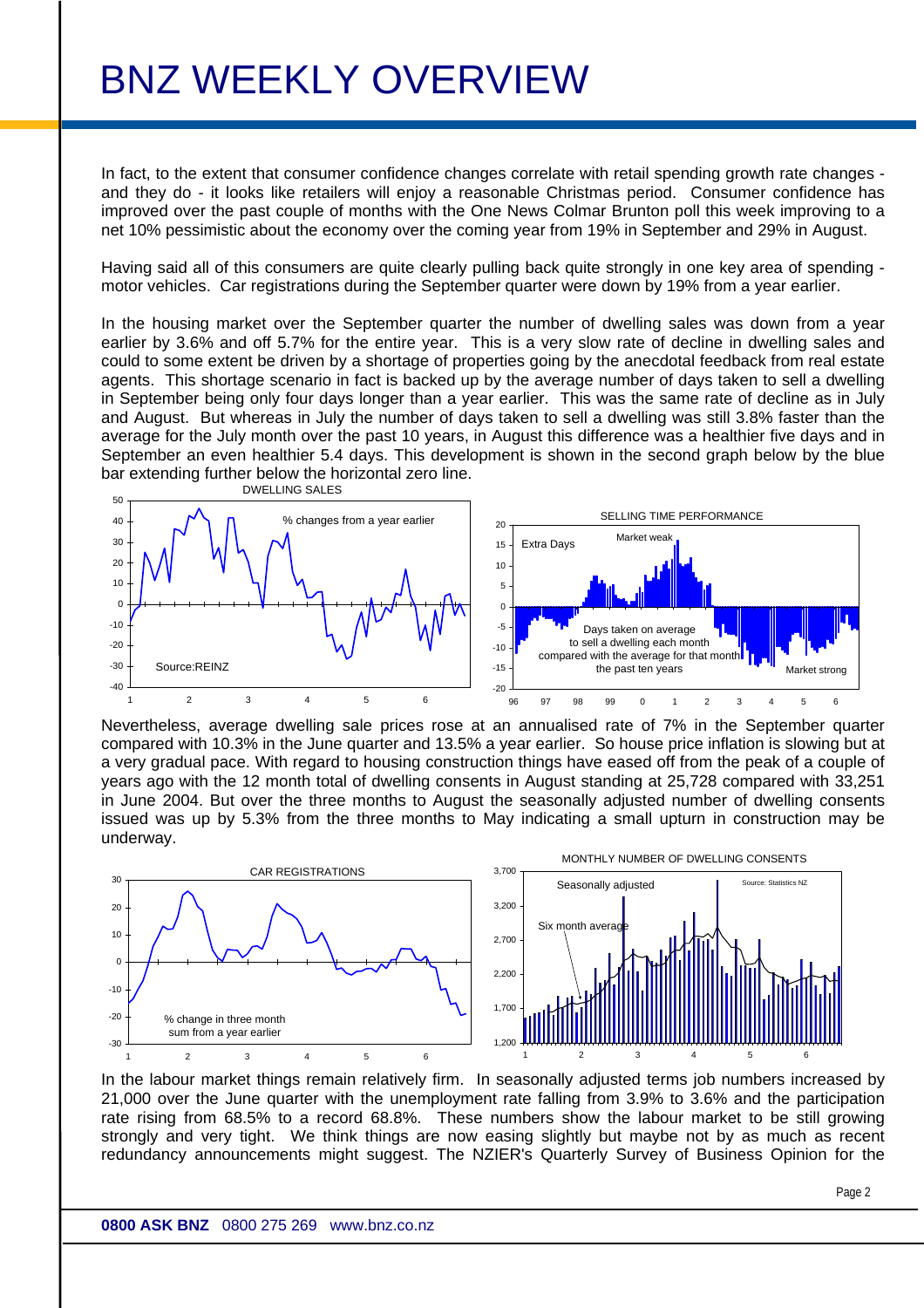September quarter showed that a net 6% of employers plan on hiring more people. This was an improvement from a net 2% positive in the June quarter, 2% negative in the March quarter and 4% negative in the December quarter of 2005. Given that this measure has averaged a positive 4% for the September quarter over the past 10 years it suggests continued firm jobs growth which will be supportive of consumer spending and the housing market.



Further support for retail spending and housing is going to come from the recent improvement in net migration inflows. The annual net migration gain improved to 13,210 in September compared with the low for this cycle of 5,987 in October last year. The number of people leaving New Zealand in the September quarter was down from a year earlier by 5.6% while the number of people coming in was up by 8.1%.

Frankly, the only real things that seems to jump out and suggest that the housing market and retail spending will continue to weaken over the next year or so are a slow rise in the average level of interest rates and perhaps some normal cyclical factors. By cyclical we mean a tendency for consumers to catch up on previous spending they may have delayed when times were rough and then bringing forward spending they may have been planning on doing in the future. These two actions produce the boom part of the retail and housing cycles and then one gets the downward parts of the cycle when consumers grow concerned about their incomes and start delaying spending they were planning on both retail goods and housing assets.

With regard to the average level of interest rates, in September the Reserve Bank estimated an average rate of 8.1% this month for all outstanding fixed and floating rate mortgages compared with 7.85% in April, 7.64% a year ago, and 7.34% two years ago. So restraint is coming from this source and the Reserve Bank estimate this average interest rate will peak at 8.35% in April next year.



Frankly, unless we get a very sudden reversal in migration flows or reversal of the recent sharp decline in petrol prices and then some it is hard to see a crunch as such in either the retailing or housing markets over the next 12 to 18 months. Instead slightly below average performances are likely.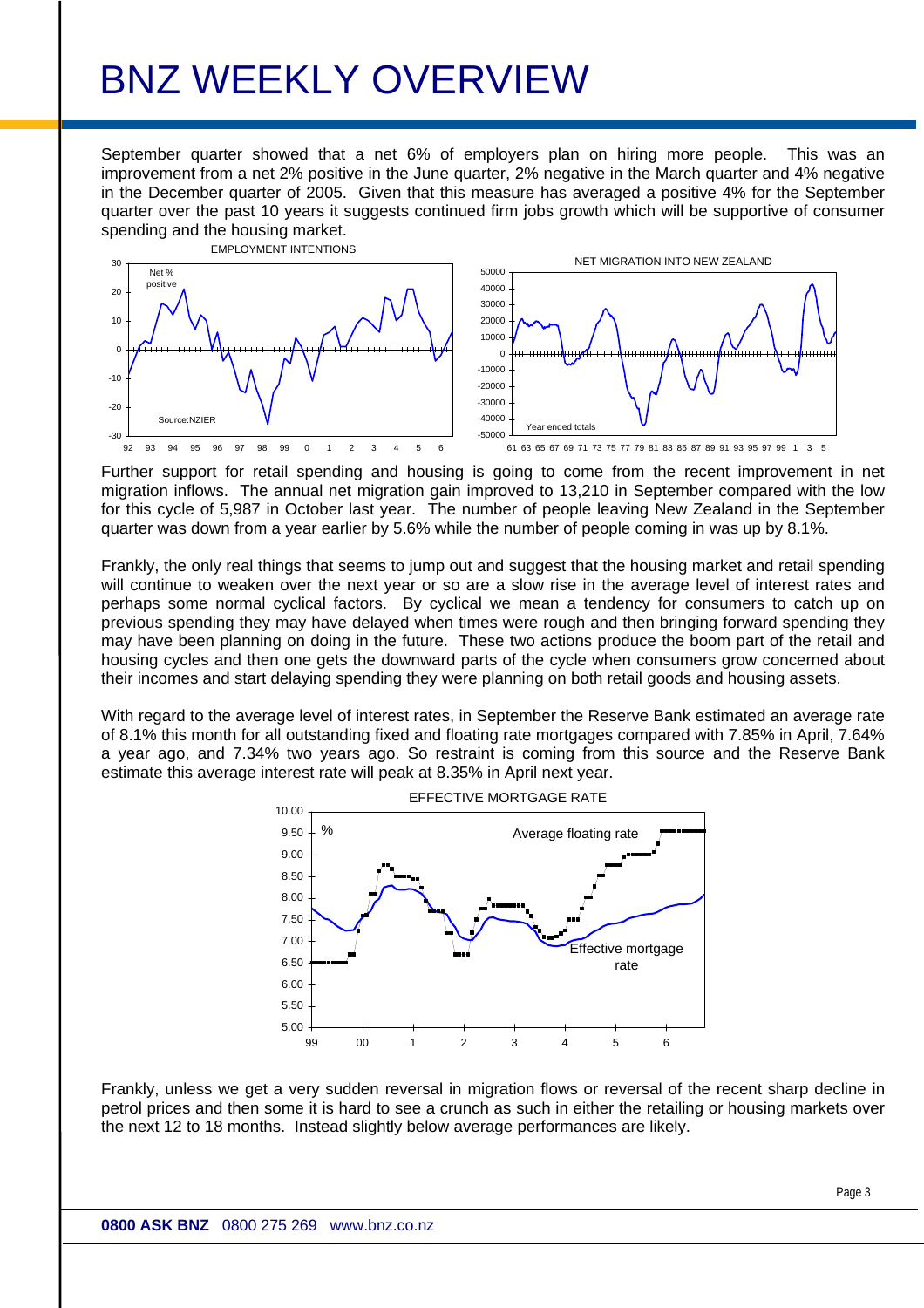On the export front things are relatively positive with the value of merchandise exports in the three months to August up by 18.9% from a year earlier or around about 8% in volume terms allowing for the fall in the currency. Commodity prices have also been improving recently with the ANZ Commodity Price Index in September up by 1.2% from a year earlier in foreign currency terms and down by only 1.8% from the record level reached in May last year. This index sits about 23% above its average level for the past decade.



With regard to business investment it is hard to get an up to date indicator of what is really happening. If we look at non-residential construction we see that the volume of such activity in the June quarter was down by 5.5% from the June quarter of 2005 but for the entire year to June activity was up by 9.5% from the year to June 2005. The value of consents issued for the construction of non-residential buildings in the three months to August was unchanged from a year earlier and this measure was also unchanged in the year to August from a year earlier. But allowing for cost increases there is a very small volume decline in activity under way which looks quite mild in terms of past cycles for this industry.



With regard to investment in plant, machinery and equipment a lot of guesswork is involved. In the June quarter such investment was down by 0.1% after falling 4.9% in the March quarter and 2.2% in the December quarter of 2005. In addition the value of imports of machinery and plant was down by 8% in August compared with a year earlier and 2% in the three months to August from a year ago. Allowing for the currency decline this suggests a volume decline of well over 10%. However there is some cause for hope. Investment intentions measured in the NBNZ Business Outlook survey improved to a net 9.9% positive in September from 6.8% positive in August though this is still below the 10 year average of a net 12.8% positive. But we know for a fact that businesses need to undertake investment because of the shortage of labour and because the capacity utilisation rate measured in the NZIER's Quarterly Survey of Business Opinion unexpectedly rose in the September quarter to a near record 92.3% from 91.4% in the June quarter.

So what are we have on the positive side?

- Trading partner growth is forecast to remain at an above-average rate next year,
- fuel prices have fallen recently,
- we believe the exchange rate is still trending downward,
- businesses have no choice but to invest to boost productivity,
- fiscal policy is HIGHLY likely to be eased ahead of the late-2008 general election,
- net migration inflows are rising.
- export commodity prices are rising.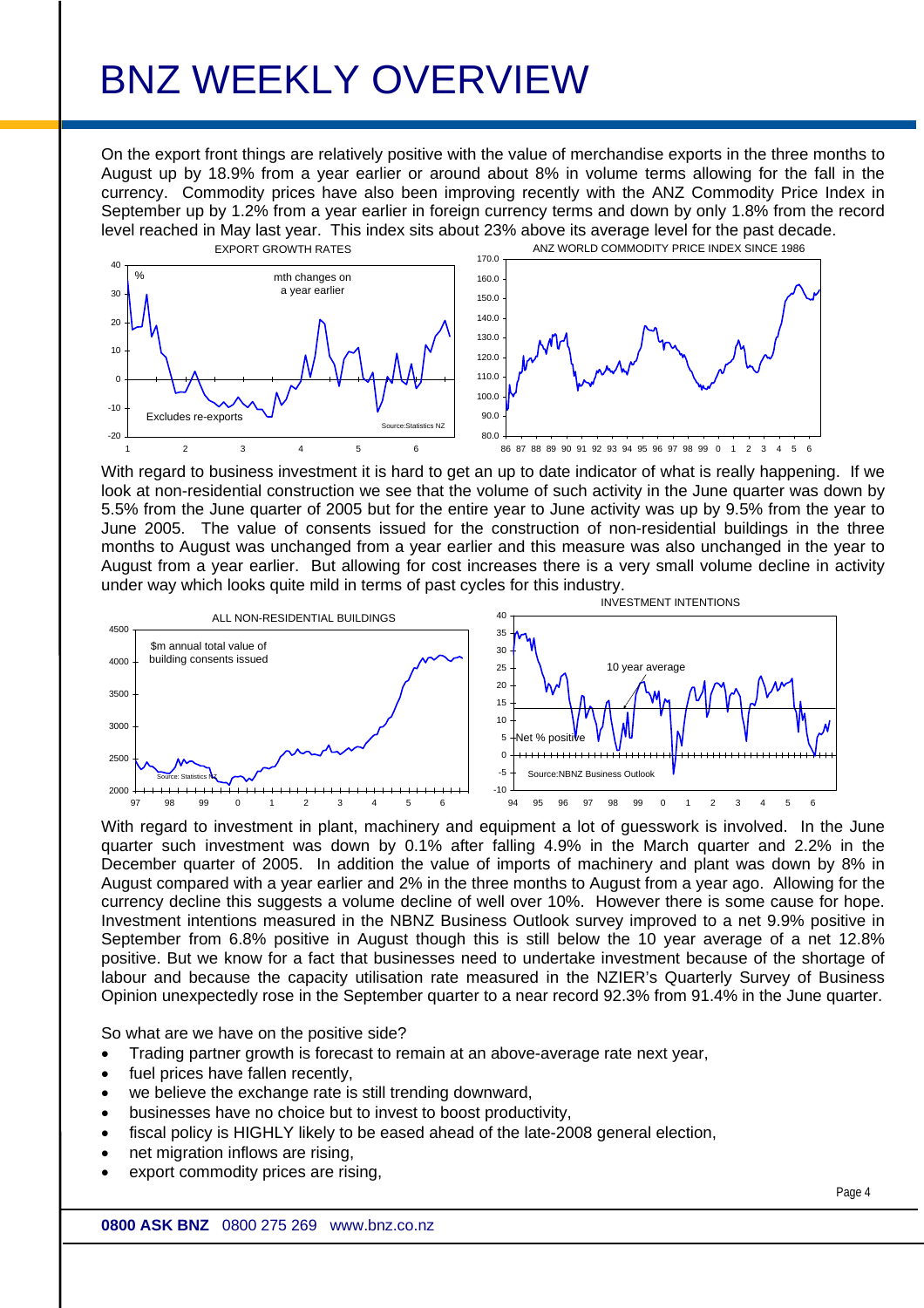- business and consumer confidence levels are improving,
- investment and employment intentions are rising, and
- dwelling consent numbers are trending upward.

And on the negative side?

- Average interest rates are rising slightly,
- expenditure on vehicles is falling quite sharply,
- the exchange rate remains over-valued, and
- farmers are pulling in their horns quite a bit amidst worries about the high currency and forecasts of El Niño.

It is a big ask to conclude that the outlook for the New Zealand economy is particularly bad over the next couple of years. On the demand side things appear acceptable but on the supply side things are bad and getting worse (labour shortages, near record capacity utilisation, shortages of electricity, businesses scrambling for good commercial premises, and clogged roads). So this is what we see.

- Inflation averaging close to 3% in the near future because of supply constraints. This means continued firm growth in business and household expenses.
- A tight labour market forcing businesses to borrow and invest in productivity enhancing machinery and premises with good wages growth for employees.
- Acceptable conditions for all but the most over-optimistic and over-stocked retailers but definitely some risks for retailers of durables like whiteware, brownware, and motor vehicles.
- High short term interest rates through all of 2007 and potentially much of 2008.
- Fixed interest rates edging down slightly over 2007 mainly due to our expectation of easing United States monetary policy from the middle of next year.
- The Kiwi dollar continuing at overvalued levels on average through much if not all of 2007 and little boost to exports likely from the limited scope for weakness beyond slightly below average levels over 2008.
- House prices almost ceasing to rise on average but with falls in areas where prices have become well out of line with fundamentals such as average wages and where the boom may have been the greatest in the past five years.

Our main suggestions for business people reading this are

- try to increase selling prices wherever possible because costs are going to keep on increasing and margins are already very tight,
- increase one's strategic focus on resource acquisition and quality improvement perhaps through investment in machinery etc, and if necessary easing off for a while in expenditure on new customer acquisition.

Most of all businesses should recognise that unique factors combined to deliver superlative growth in the New Zealand economy over the past few years but that growth is not going to return for a long period of time because of the absence of highly cyclical declines in interest rates and the exchange rate over the next three years and because the resources in the form of labour, electricity, roading space, machinery, and premises are not physically available to allow such growth. Low growth revenue scenarios should be used for planning purposes.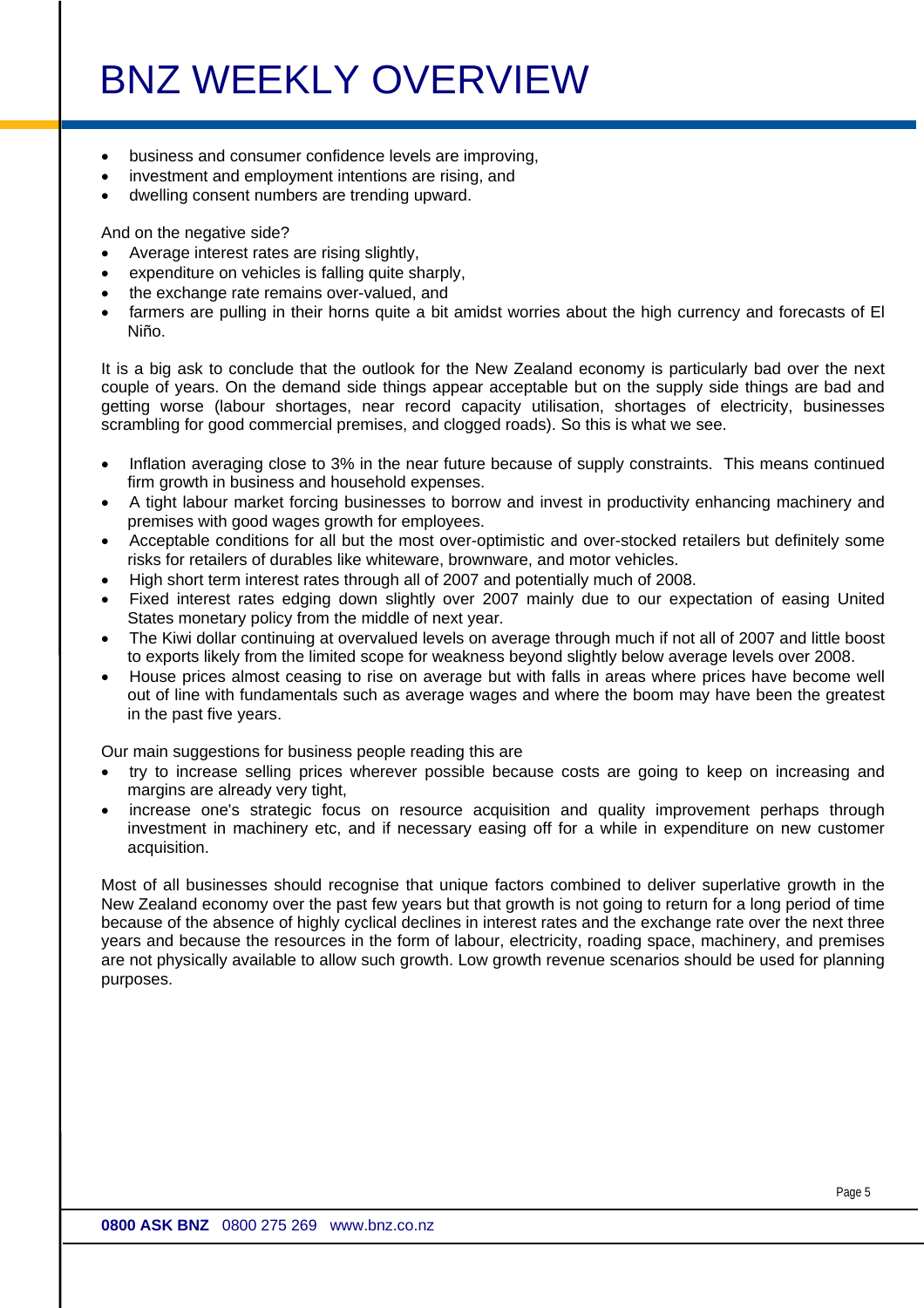### **THE WEEK'S ECONOMIC DEVELOPMENTS**

#### **Friday 20**

### **Migration Flows Continue to Increase**

There was a net addition to New Zealand's population from permanent and long-term migration flows in September of 2,660 people. This was 710 more than the net gain of a year earlier and took the annual net migration gain to 13,210 from 12,500 in the year to August and 6,398 year ago. If we look at the September quarter as a whole we see that the number of people coming to live permanently in New Zealand was ahead of a year earlier by 8.1% while the number of people leaving permanently was down by 5.6%. So as is usual for these numbers both sides of the ledger are moving to give the same influence on the net result. The net migration inflow has been improving since November last year and is now running at levels above that which any of us have been assuming in recent times. As such this implies a few extra people to enter the workforce but we suspect that the disinflationary effect of this factor will be well offset by the extra support being delivered to retail spending, consumer confidence, and the housing market in particular. As such the result increases the chances that interest rates will go higher and not come down for a substantial period of time. Again, as we have been warning for so long now, this is bad news for the exporting sector as the exchange rate will continue to be held at high levels by high short term interest rates in New Zealand.





### **Monday 23 Consumer Confidence Improves Again**

The One News Colmar Brunton poll reported a rise in consumer confidence in October to a net 10% expecting the economy to deteriorate over the coming year compared with 19% in September and 29% in August. This measure has averaged -1% over the past five years so the latest result remains consistent with below average growth in retail spending. But the improvement in sentiment over the past couple of months, probably driven mainly by the sharp fall in petrol prices, bodes well for retailers this Christmas.

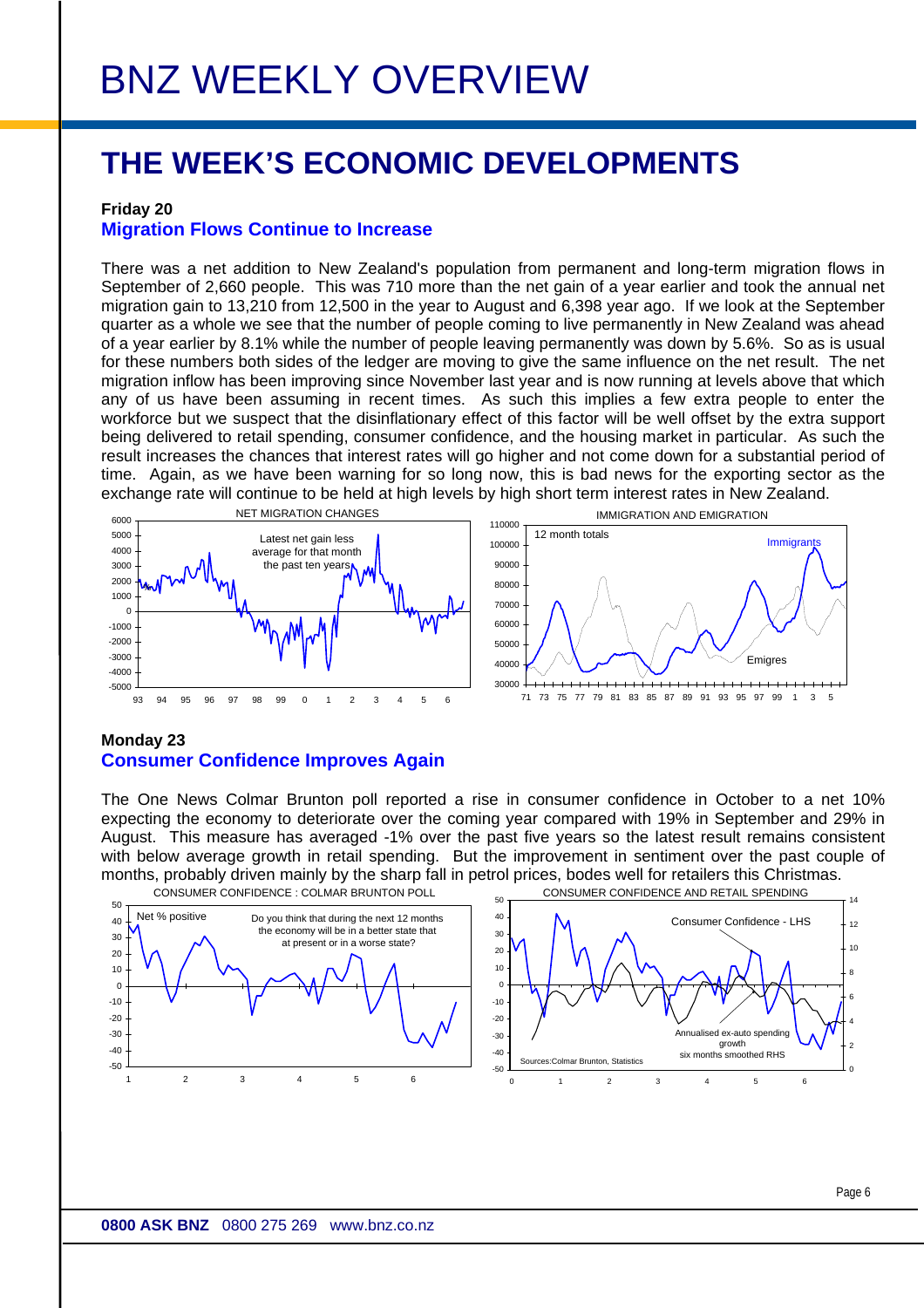### **Wednesday 25 Inflation Rate Eases Slightly**

The Consumers Price Index rose by a slightly lower than expected 0.7% in the September quarter to take the annual rate of inflation in New Zealand to 3.5% from 4% in the June quarter. Food and housing related items were a major contributor to the quarterly increase with a decrease in transport costs. With the economy growing at worst at a slightly below trend rate at the moment, wages growth likely to remain high because of the tight labour market, only a gradual cyclical easing in the housing market, the feed through of further currency depreciation to come eventually, and seemingly never-ending increases in the likes of local authority rates and electricity charges we do not expect the annual rate of inflation to go below 3% until 2008.



### **Thursday 26**

#### **Monetary Policy Unchanged**

In contrast to market expectations that the Reserve Bank would raise its official cash rate by 0.25% it was left unchanged at 7.25%. However the Reserve Bank retained their strong warning from the last review. "In this regard, the policy outlook is little changed from our September statement. The balance of inflation risks remains skewed to the upside. Further monetary policy tightening cannot be ruled out, and any easing of policy remains a considerable way off."

### **INTEREST RATES**

The key event for the New Zealand interest rate markets this week was the review of the official cash rate this morning by the Reserve Bank. The markets had become convinced that the cash rate would be increased from 7.25% to 7.5% whereas we assigned only a 50% probability at most to this happening. As it turns out the cash rate was left unchanged at 7.25% and as a result we have seen the sell off in wholesale interest rates in the New Zealand market earlier this week reverse and then some. For instance 90-day bank bill yields peaked near 7.79% earlier this week but closed this afternoon near 7.6% from 7.66% a fortnight ago and 7.6% a month ago.



Page 7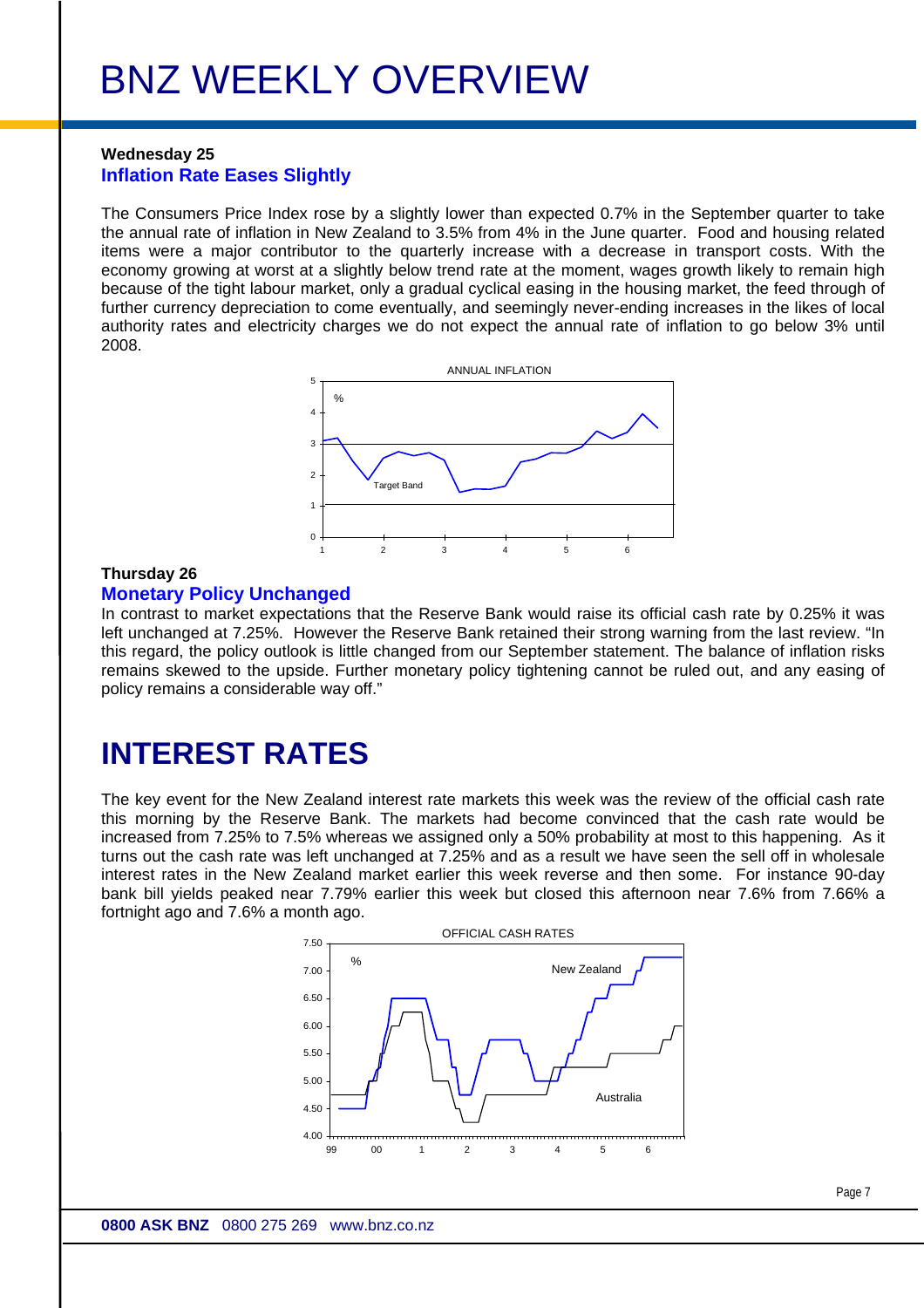The two year swap rate at which we banks borrow to lend fixed for two years has ended near 7.40% compared with 7.63% yesterday, 7.53% a fortnight ago and 7.4% a month ago.



While the Reserve Bank left their cash rate unchanged they have made it perfectly clear that they don't believe conditions will be right for any monetary policy easing for a very long time and there is still a chance they may need to raise the rate again. We assign at best a 40% probability to another increase occurring and don't expect monetary policy to start easing until September next year at the earliest.

**"Taking all of this into account, monetary policy pressure will need to be maintained for some time to bring inflation back sustainably within the 1-3 percent target band. In this regard, the policy outlook is little changed from our September statement. The balance of inflation risks remains skewed to the upside. Further monetary policy tightening cannot be ruled out, and any easing of policy remains a considerable way off."** 

US bond yields rose slightly this week in response to growing discussions about the Federal Reserve keeping interest rates at high levels for longer than previously thought. But the worst of these worries eased slightly this morning when the Federal Reserve left their funds rate unchanged for the second six weekly meeting in a row at 5.25%. In their comments the Fed. said "Economic growth has slowed over the course of the year, partly reflecting a cooling of the housing market,…" "Going forward, the economy seems likely to expand at a moderate pace." And that though " some inflation risks remain" " inflation pressures seem likely to remain moderate over time" the markets expect there will only be one cut in the funds rate some time later 2007. But our view is that with signs of slowing in the US housing market a series of three cuts is likely from the middle of next year. If we are right then at some stage the markets themselves are likely to revert to thinking this way and this will cause a rally in US interest rates which will feed through into lower fixed borrowing costs here in New Zealand. This is a key reason why we expect to see fixed interest rates slowly declining over 2007 though it is impossible to say when this cyclical decline will start to kick in. The first half of next year rather than before the end of this year seems most probable.

### **If I Were a Borrower What Would I Do?**

Although the absence of a tightening of monetary policy this morning has come as a surprise to the financial markets I would not expect a fresh round of cuts in fixed housing interest rates as margins are very low already. If I was borrowing for my own house at the moment I would fix two years at 7.99% but if I was borrowing for my investment property I would look out towards the five-year area.

| <b>BNZ Fixed Lending Interest Rates</b> |                |                                            |      |              | <b>BNZ Term Deposit Rates</b> |          |           |            |  |
|-----------------------------------------|----------------|--------------------------------------------|------|--------------|-------------------------------|----------|-----------|------------|--|
|                                         | <b>Housing</b> | Average                                    | Low  | High         | <b>Days</b>                   | \$10-50K | \$50-100K | \$100-250k |  |
|                                         |                | Past 5 yrs                                 |      | Past 5 years |                               |          |           |            |  |
| Float                                   | 9.55%          | 8.18%                                      |      | 6.70% 9.55%  | 30                            | 3.00     | 3.00      | 5.25       |  |
| 1 yr                                    | 8.40           | 7.32                                       | 5.95 | 8.45         | 90                            | 6.20     | 6.25      | 6.30       |  |
| $\overline{2}$                          | 7.99           | 7.34                                       | 5.99 | 8.25         | 180                           | 6.90     | 6.95      | 7.00       |  |
| $\overline{3}$                          | 7.89           | 7.51                                       | 6.30 | 8.30         | 1 yr                          | 7.10     | 7.15      | 7.20       |  |
| $\overline{4}$                          | 7.79           | 7.61                                       | 6.40 | 8.40         | 5 yr                          | 6.20     | 6.25      | 6.30       |  |
| 5                                       | 7.70           | 7.63                                       | 6.50 | 8.60         |                               |          |           |            |  |
|                                         | 7.70           | 7.78                                       | 6.75 | 8.80         |                               |          |           |            |  |
|                                         |                | Note: Conditions may apply to these rates. |      |              |                               |          |           |            |  |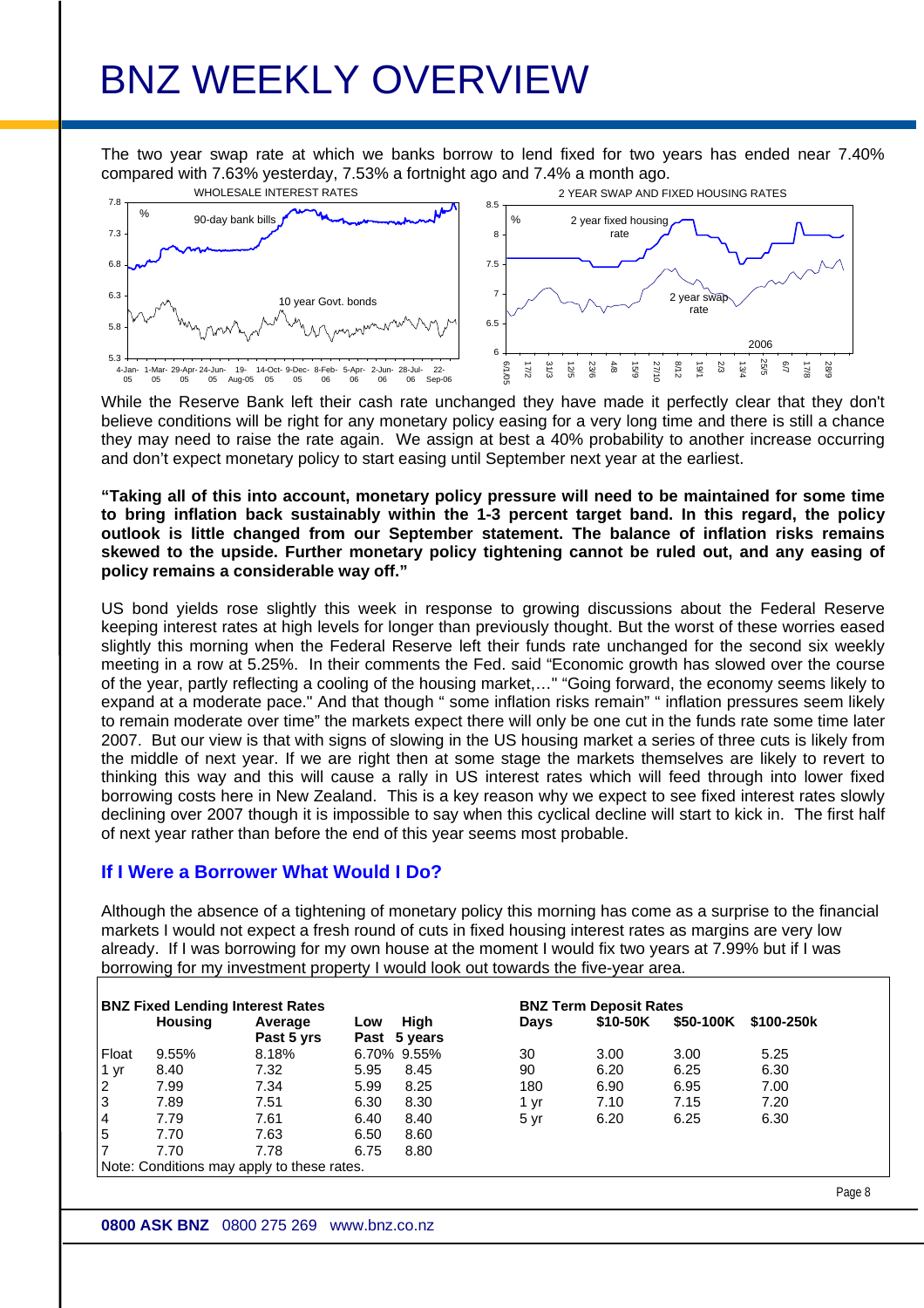### **HOUSING MARKET UPDATE**

### **House Price Slowdown Confirmed**

Data released this week by quotable value New Zealand show that the average New Zealand house price increased by just 0.9% during the June quarter after rising 2.5% in the March quarter and 3.9% in the December quarter last year. This is the lowest quarterly rate of increase in house prices since the 0.3% fall recorded in the June quarter of 2001 and takes the annual rate of house price inflation down to 10.3% from 12.3% in March and 13.7% a year earlier. This is the slowest annual rate of house price inflation since 9.8% in September quarter 2002.



The data are fairly out of date and merely confirm the slowing in house price inflation we have already seen by smoothing out the monthly data released by REINZ. But as we well know not all regions experience house price inflation at the same rate. Average house prices in Otorohanga have increased by just over 50% in the past year but they fell by 3.5% in Kaikoura. Auckland house prices increased to 0.7% in the quarter and 8% over the year. Wellington prices increased 1.5% in the quarter and 11.9% in the year, Christchurch 2.1% and 9.5%, while in Dunedin prices fell 0.7% in the quarter to be just 6.3% ahead of a year ago.

This following graph shows the broad correlation which exists between annual changes in the exchange rate as measured by the trade weighted index and annual house price inflation. The weakening in the Kiwi dollar from a year ago correlates with the easing in house price inflation. But a gap does appear to have opened up between the exchange rate movement and house price inflation suggesting significant downside risk to the rate of house price inflation in the near future.



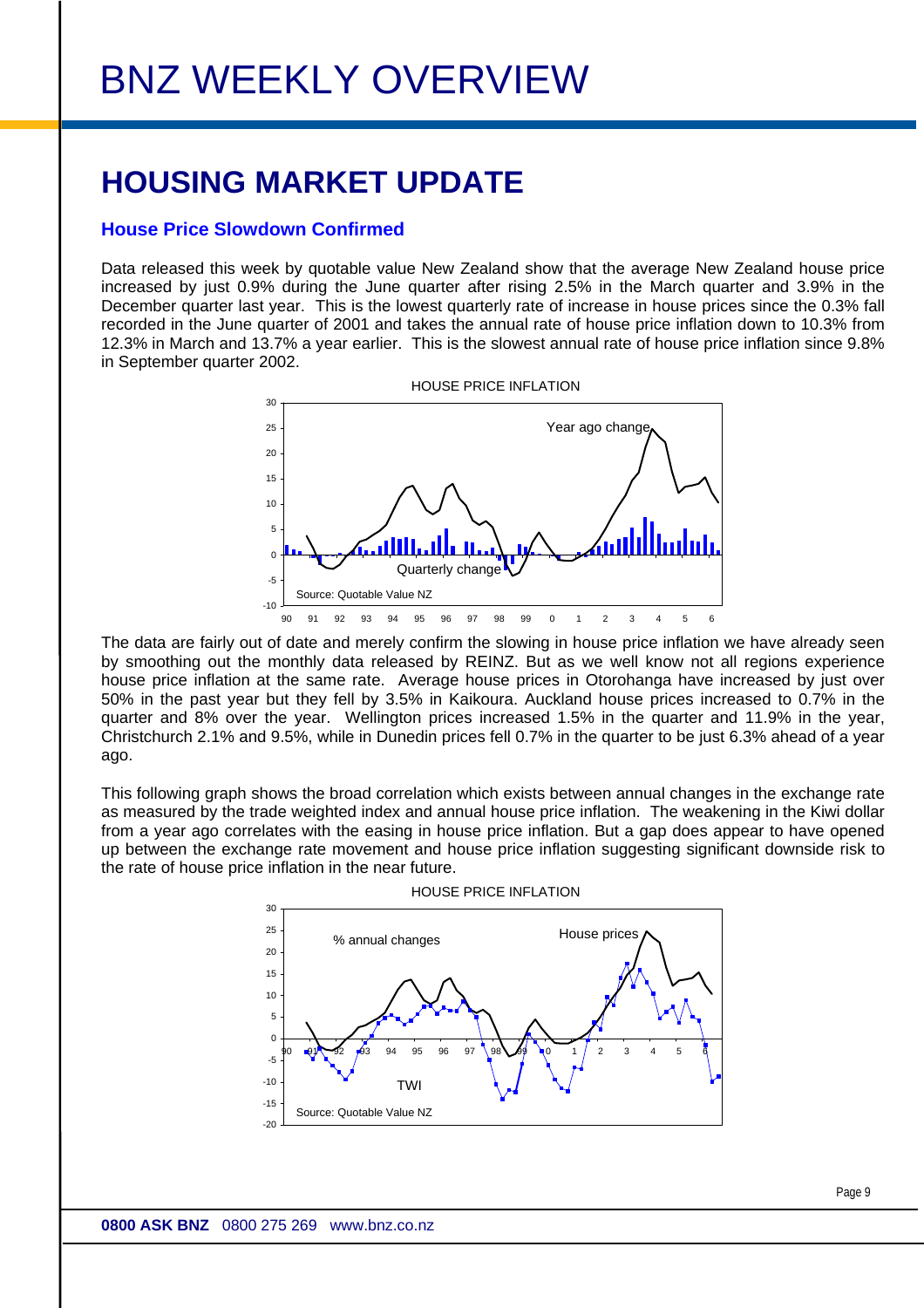### **Migration Inflows Continue to Support Higher House Prices**

Data released this week provided yet another good reason for not bailing out of one's investment properties. The net migration inflow into New Zealand has increased from just 5,987 people in October last year to 13,210 in September this year. There is an upward trend in net migration inflows which is not at all what we were expecting to see. It looks like the tight New Zealand labour market may be encouraging a good number of people to stay around and take their chances here rather than overseas while the attractions of living and hugging trees in New Zealand appear to be higher to foreigners than we were thinking. It doesn't really matter what the causes are all that really matters from the housing market point of view is that population growth continues to run at a firm level. Given that many investors are well aware of the impact which migration flows can have on the housing market the fact that the net migration inflow is running at above average levels and improving suggests that the confidence of residential property investors will be underpinned in the near term.



But given that it is the housing market which the Reserve Bank most wants to see slowing down in the economy and the data show they are not hurriedly getting what they have been trying to achieve over the past three years it is likely that short term interest rates will remain high for the next few quarters.

### **EXCHANGE RATES**

Exporters received some good news today with the Kiwi dollar declining slightly against the greenback to close this afternoon near US 65.6 cents compared with US 66.3 cents last week. Part of the decline happened yesterday when the September quarter Consumer Price Index increased by slightly less than the market expected. But the bulk of the fall happened today after the Reserve Bank left the official cash rate unchanged at 7.25%. The markets had near fully priced in a lift in the cash rate to 7.5%. But at the same time as New Zealand's inflation printed below expectations and the cash rate was left unchanged, across the Tasman the inflation number reported yesterday was slightly higher than expected at 0.9% for the quarter and 3.9% for the year. This has led to a strong expectation that in two weeks time the Reserve Bank of Australia will lift their cash rate to 6.25%. The resulting adjustment in market expectations of the interest rate differential between the New Zealand and Australian currencies saw the Kiwi dollar finish this afternoon just below 86 cents against the Australian dollar compared with just over 88 cents 10 days ago.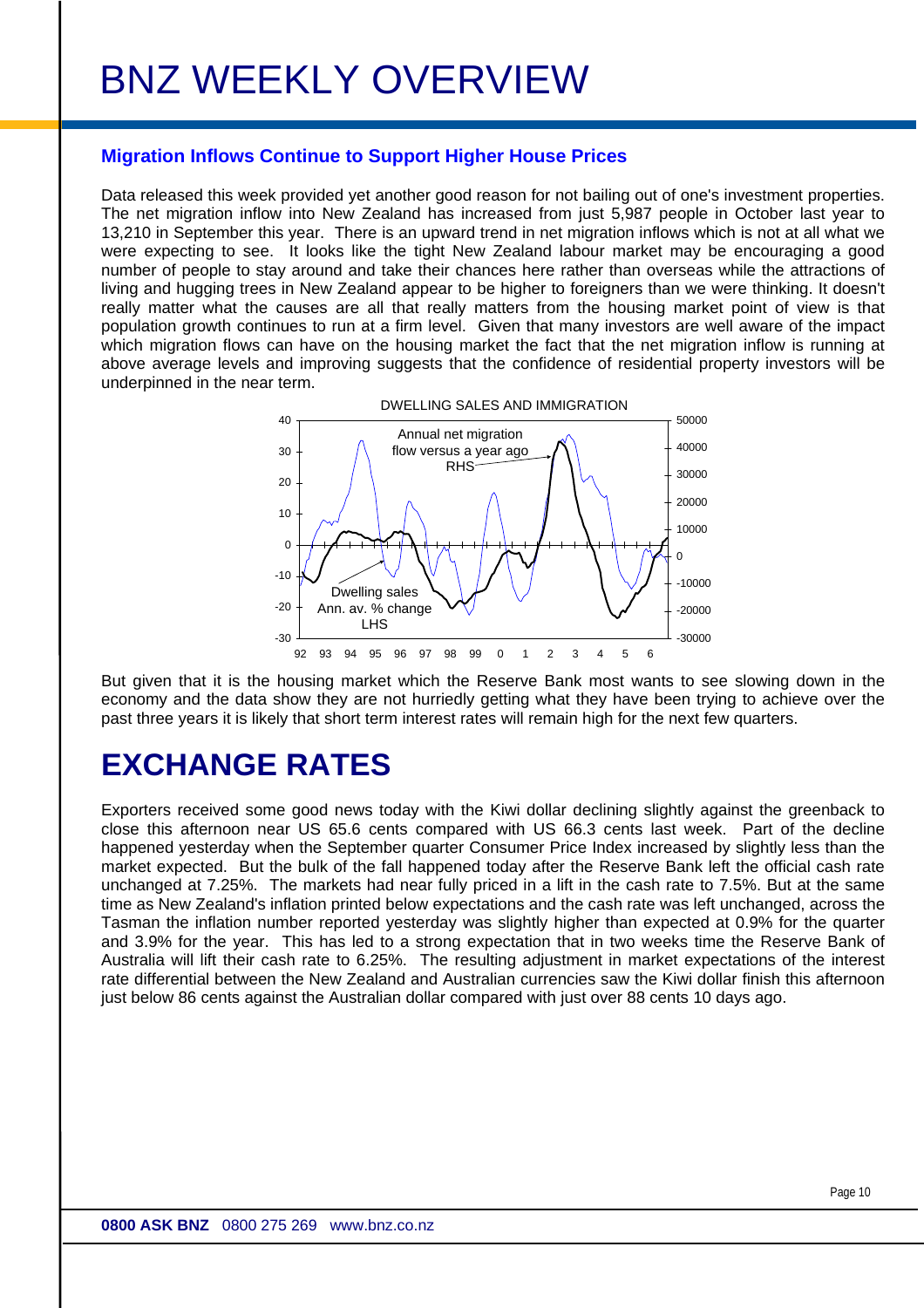

The Kiwi dollar has also ended lower against other currencies finishing this afternoon against the British pound near 34.9 pence compared with 35.5 last week, against the Japanese yen near 77.9 from 78.8, and against the euro near 51.9 cents from 52.9 cents.



In the short term there is a risk that the Kiwi dollar loses a bit more ground however it has to be remembered that because the Reserve Bank is not expected to cut New Zealand's official cash rate until September next year at the earliest the Kiwi dollar is still going to enjoy a strong level of interest rate support in coming quarters. In order to get any substantial fall in the Kiwi dollar it would probably take an unexpected decline in commodity prices or some shock news on the economy - none of which we expect.



On the back of heightened expectations of a tightening of Australian monetary policy the Australian dollar has ended this afternoon against the greenback near 76.3 cents compared with 75.4 cents last week. There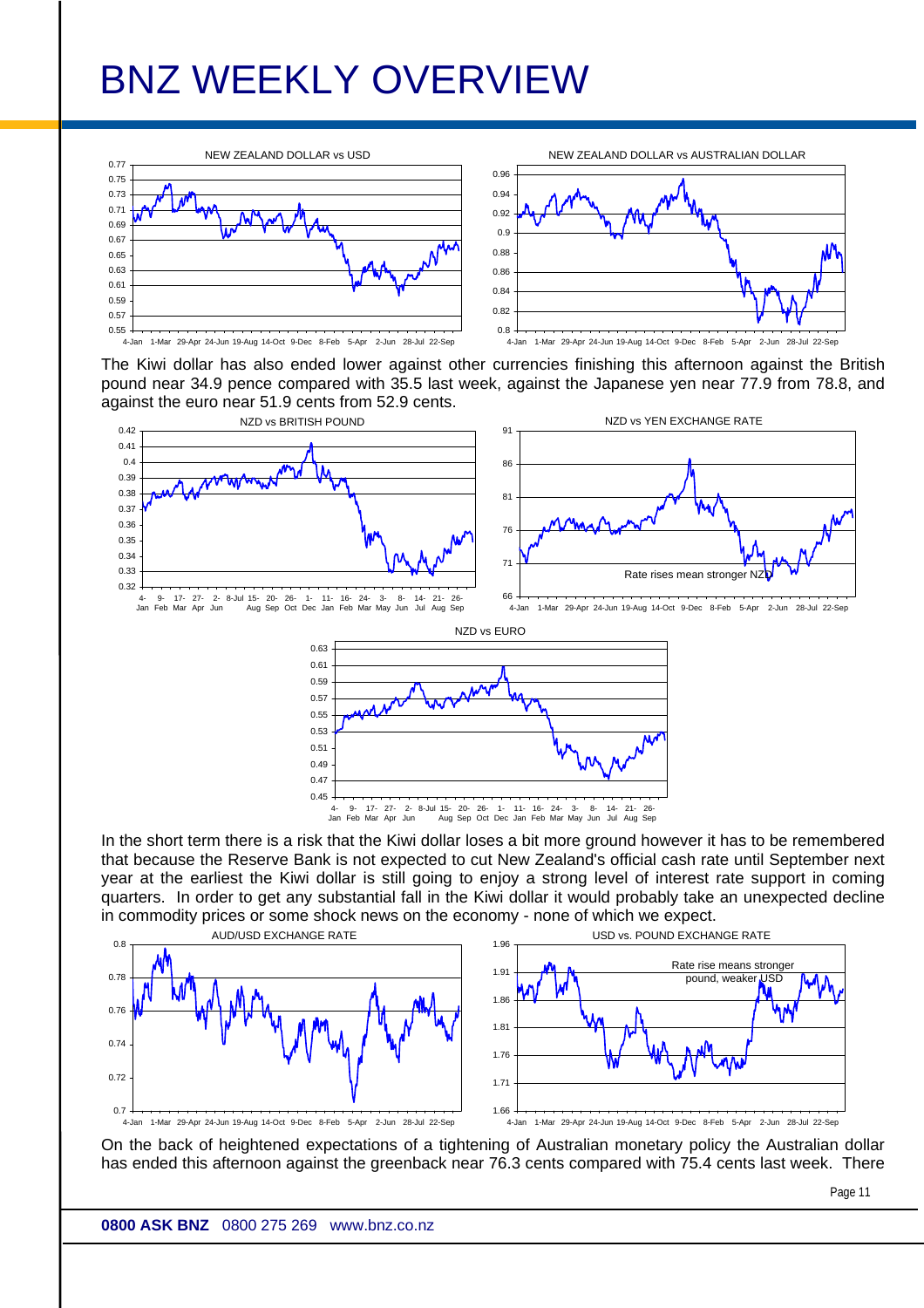have been no major data releases in the United States this week but the US dollar lost some ground after news last night of a slightly greater than expected fall in existing home sales in September plus the decision of the Federal Reserve to leave their funds rate unchanged for the second month in a row at 5.25%.





The greenback has ended practically unchanged against the Japanese yen at 118.8, down against the British pound at \$1.88 from \$1.87 last week, and weaker against the euro at \$1.263 from \$1.253 last week.

This publication has been provided for general information only. Although every effort has been made to ensure this publication is accurate the contents should not be relied upon or used as a basis for entering into any products described in this publication. BNZ strongly recommends that readers seek independent legal/financial advice prior to acting in relation to any of the matters discussed in this publication. Neither the Bank of New Zealand nor any person involved in this publication accepts any liability for any loss or damage whatsoever that may directly or indirectly result from any advice, opinion, information, representation or omission, whether negligent or otherwise, contained in this publication.